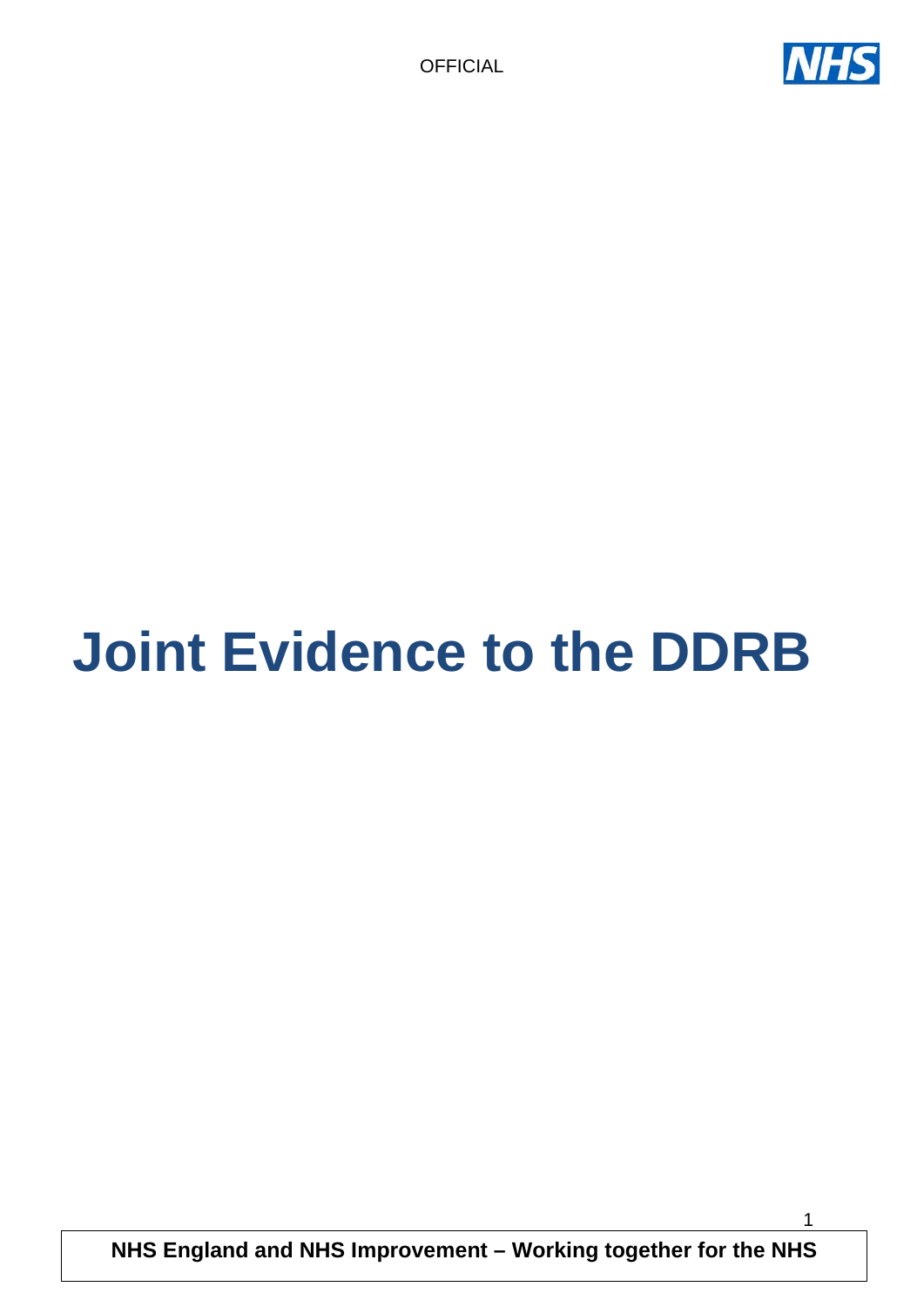### **Joint Evidence to the DDRB**

Version number: 1.0

First published: 1 March 2019

Prepared by: NHS Improvement & NHS England

Classification: OFFICIAL

NHS England Publications Gateway Reference: 000235

This is a controlled document. Whilst this document may be printed, the electronic version posted on the internet is the controlled copy. Any printed copies of this document are not controlled.

As a controlled document, this document should not be saved onto local or network drives but should always be accessed from the internet.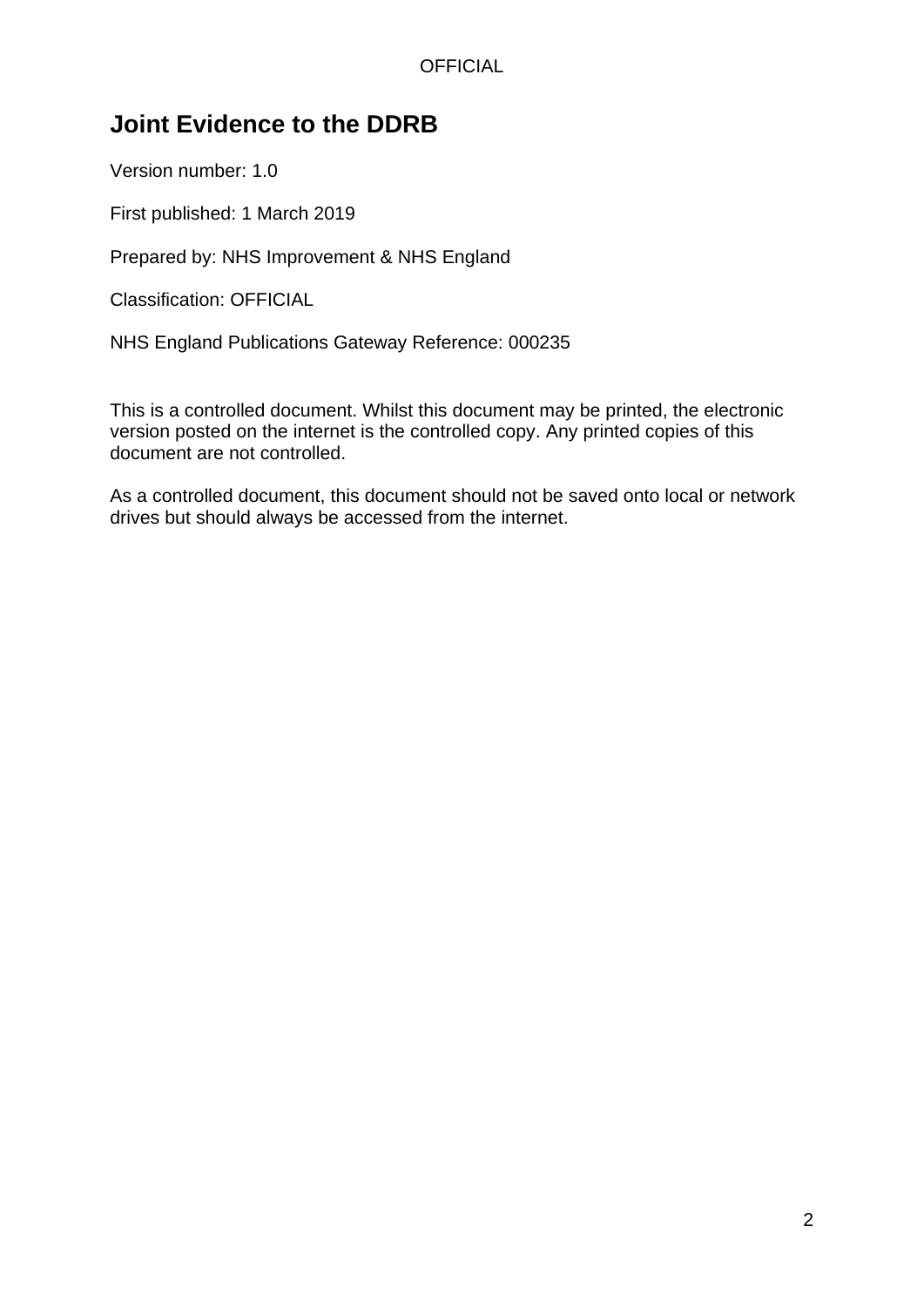### **Contents**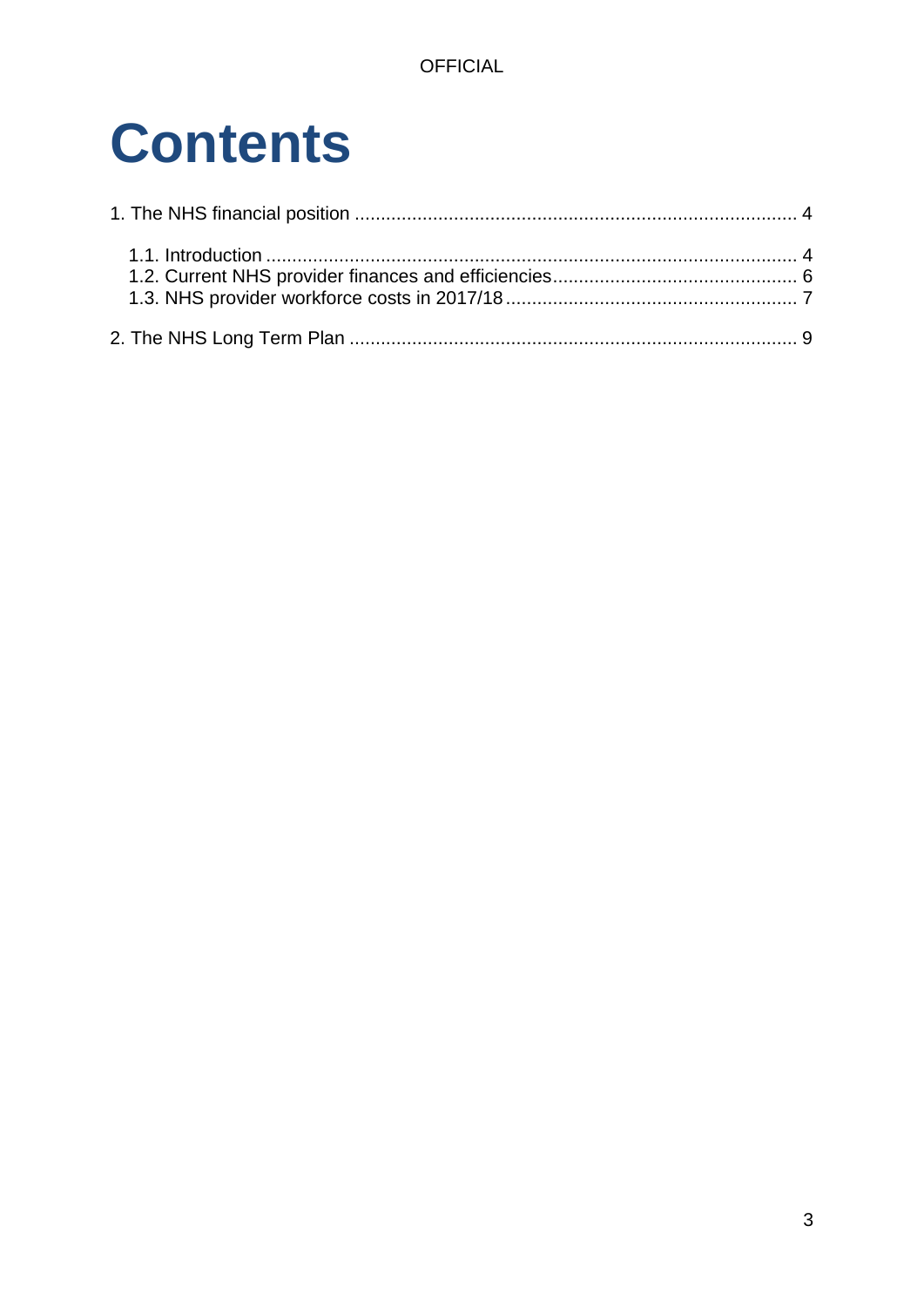# <span id="page-3-0"></span>**1. The NHS financial position**

### <span id="page-3-1"></span>**1.1. Introduction**

Over the last few years, the NHS has maintained and improved patient care and delivered efficiencies during a time of increasing financial pressure caused by restrained growth in the NHS budget combined with rising demand.

Recent financial pressures have resulted in NHS providers recording aggregate financial deficits of £791 million in 2016/17 and £960 million in 2017/18. Significant financial pressures remain, with providers forecasting, at the end of September 2018, an aggregate financial deficit of £558 million for the 2018/19 financial year.

In June 2018 the Prime Minister announced a long-term funding settlement for the NHS, which will deliver an extra £20.5 billion real terms funding a year by 2023/24. This equates to an additional 3.4% average annual real-terms growth between 2019/20 and 2023/24. This represents a step change on recent years and moves closer to returning to the NHS long-term average funding trend of 3.7% per year since 1948<sup>1</sup>.

In January 2019, NHS England and NHS Improvement published the NHS Long Term Plan. Putting the NHS back onto a sustainable financial path is a key priority and is essential to allowing the NHS to deliver the service improvements in the Long Term Plan. This includes improving productivity and efficiency (achieving at least 1.1% productivity growth per year) and returning the NHS to financial balance.

This extra spending will need to fund current pressures, demographic change and other costs, as well as new priorities. For example, the number of people over 85 is projected to increase from 1.3 million to 2 million over the next decade. The growth in

<span id="page-3-2"></span> <sup>1</sup> Institute for Fiscal Studies & The Health Foundation (2017) Securing the future: funding health and social care to the 2030s. Available from:<https://www.ifs.org.uk/publications/12994>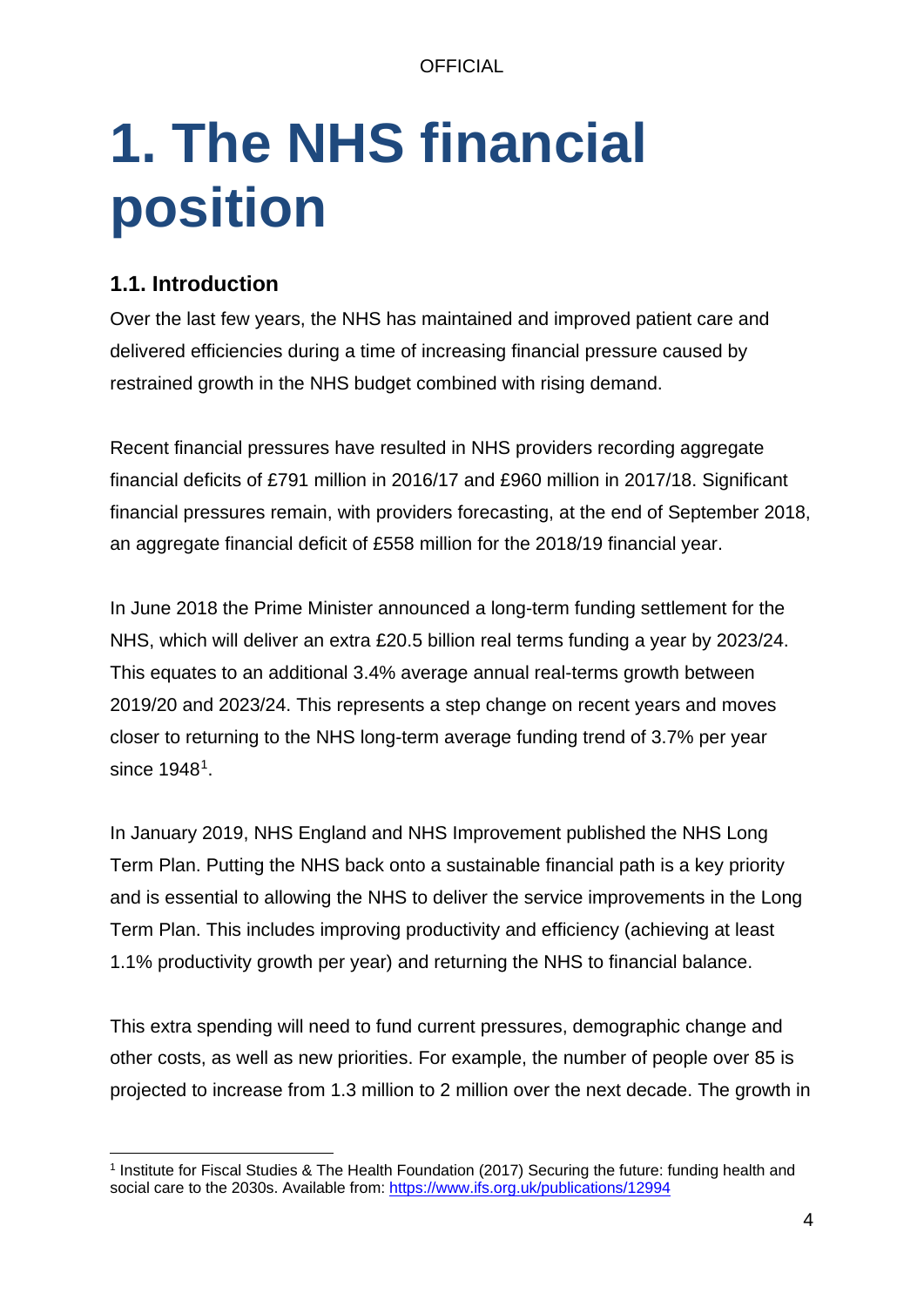average costs with age is projected to increase at a faster rate, due to the growing number of people with long-term and multiple conditions.

The outlook for provider finances in 2019/20 remains very challenging due to rising demand, capacity constraints (both in relation to staff and beds) and the cost of nationally agreed pay awards for Agenda for Change staff.

The 2018/19 pay awards for staff in the health service were higher than the 1% cap applied in previous years, although the medical awards were staggered to come in half-way through the financial year. The full impact of these awards must now be funded in 2019/20 through the national tariff, as part of the cost uplift factor.

The national tariff also funds the actual cost of the 2019/20 Agenda for Change settlement and **2% for non-Agenda for Change pay awards**, in line with the Government-set target for inflation.

This pay inflation included in the national tariff is broken down as follows:

- 3.4% for the 2019/20 impact of the Agenda for Change deal
- 2.0% for the 2019/20 medical pay award
- 1.1% reflecting the full-year financial impact of the 2018/19 medical pay award
- 0.1% for pay drift

The tariff therefore assumes an increase in Agenda for Change costs of 3.5% (including pay drift) and non-agenda for change costs of 3.2% (including drift and the full year impact of the 2018/19 medical pay award). This corresponds to 3.4% when weighted across all NHS staff.

In addition, a further 2.1% increase has been included in the national tariff to move the 2018/19 Agenda for Change top-up funding, paid directly to organisations by the Department of Health and Social Care, into 'business as usual' financial flows from 2019/20. The impact of this funding change increases the total pay increase in tariff to 5.0%.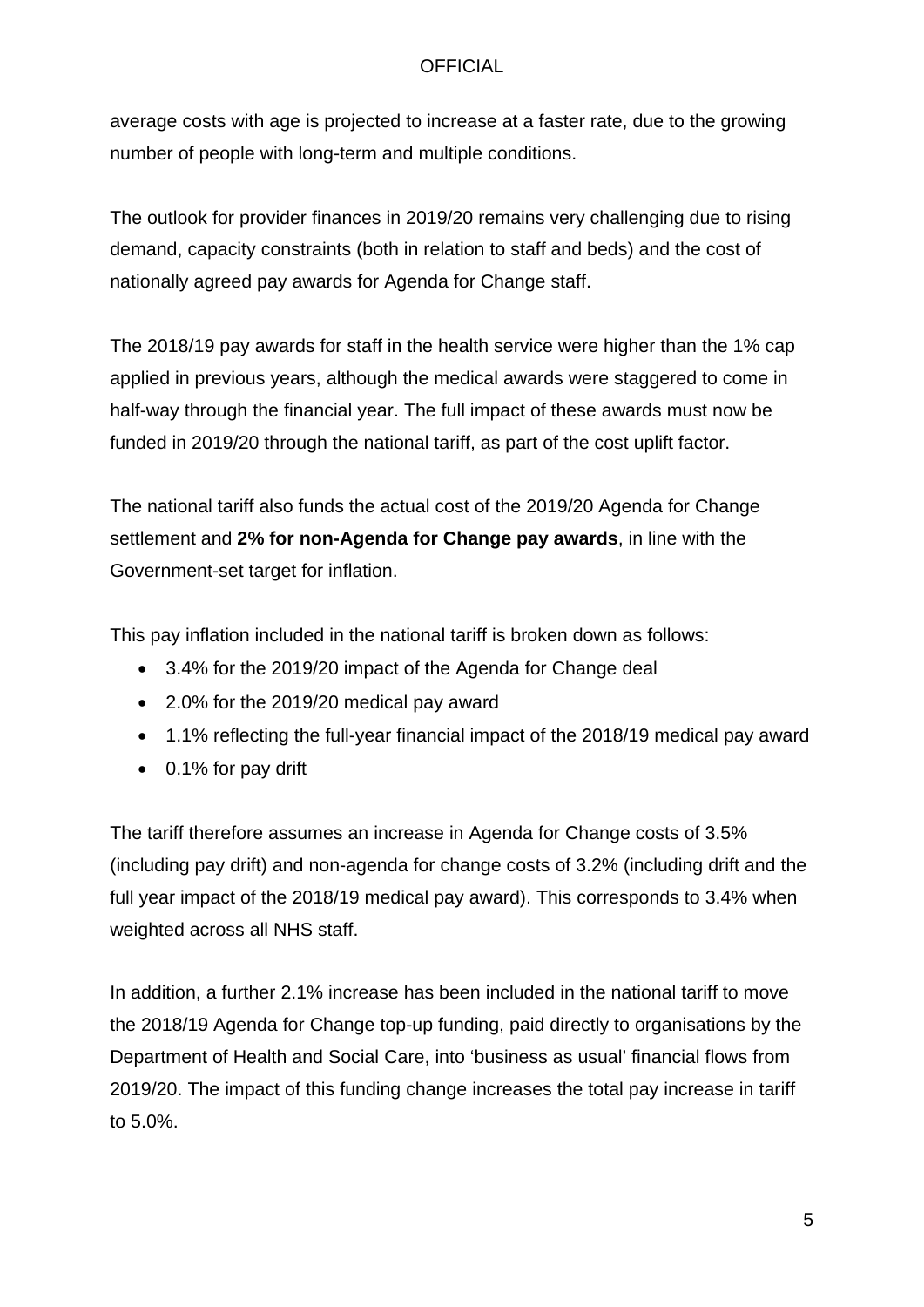The Agenda for Change pay award will also have other indirect impacts on the NHS budget. The NHS receives funding from other organisations (for example, Health Education England) for staff with Agenda for Change contracts. The funding for these organisations is not yet settled and uplifts to NHS funding which fail to fully reflect the Agenda for Change pay award could create additional cost pressures for local health systems, including NHS providers.

The Long Term Plan, and the allocation of resource that supports it, is based upon a coherent and robust set of costed propositions, grounded in evidence, including a comprehensive assessment of future demand, moderated where possible. These propositions also underpin Clinical Commissioning Group (CCG) allocations and the National Tariff.

We recognise the importance of a fair pay award for hard working NHS staff, who consistently deliver high-quality professional results around the clock. Therefore, within the limits of the financial settlement and pressures on the NHS, the propositions set out in the national tariff aim to strike a balance between ensuring services and staff numbers can grow, relieving pressures on the existing workforce, and securing a fair pay award for all staff. As a result, any pay awards above those assumed in CCG allocations and the National Tariff are not affordable within the current NHS settlement, and would be likely to reduce investment in frontline services and Long Term Plan priorities.

#### <span id="page-5-0"></span>**1.2. Current NHS provider finances and efficiencies**

During 2017/18, providers achieved savings through cost improvement programmes (CIPs) of £3.2 billion or 3.7% in the most difficult of operating conditions. For 2018/19 planned efficiency savings were set even higher than previous years, at £3.6 billion or 4.1% of total expenditure. However, this is in the context of a challenging financial plan for the sector.

At the end of the second quarter in 2018/19, the sector had saved £1,214 million (2.7%) through CIPs and the forecast outturn for 2018/19 is £3,413 million (3.8%).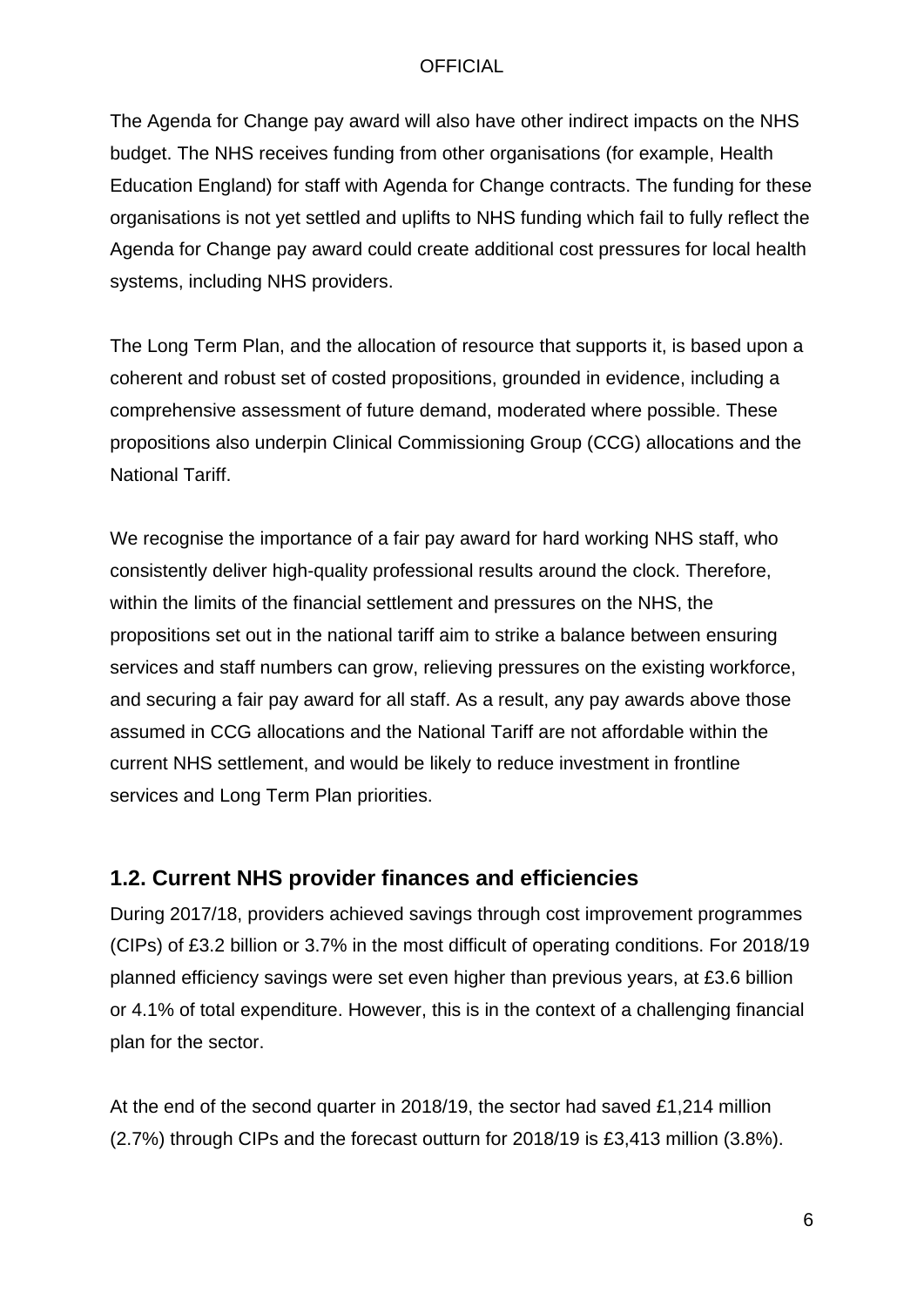By reviewing the change in provider costs, adjusted for estimated unavoidable inflationary pressures, and then comparing these cost changes to the change in provider outputs, it is possible to calculate the implied productivity of the provider sector. The total implied productivity for at the end of the second quarter in 2018/19 was 1.0%, constituting pay productivity of 0.8% and non-pay productivity of 1.4%. This highlights that the NHS is continuing to improve productivity with the resources available.

In aggregate, the provider sector is forecasting a deficit of £558 million against a planned deficit of £439 million by the end of 2018/19. This figure is derived from aggregating ambitious provider plans and depends on assumptions around risk management including winter costs, agreed activity levels, beds being freed up and the delivery of significant extra efficiencies and cost improvements.

#### <span id="page-6-0"></span>**1.3. NHS provider workforce costs in 2017/18**

NHS trusts employ almost 1.1 million whole time equivalent (WTE) staff. The pay bill is the single biggest area of expenditure and NHS Improvement has made supporting providers with management of the pay bill and recruitment to fill key staff vacancies a key priority.

Total pay costs for the first two quarters of the year were £561 million above plan. This sharp deterioration since Quarter 1 (£42 million overspend) was accentuated by the inclusion during the quarter of the AfC pay awards which were not included in the plan or Q1 figures. The overall pay costs for the year are forecast to be £1.01 billion higher than plan, of which AfC is expected to account for £836 million of the variance, with the balance of £246 million relating to non AfC factors.

The YTD overspend is reported in all sectors, but the largest variance is in the acute sector, which overspent by £483 million. This reflects continuing intense operational pressure in that sector. Overspending also occurred in all other sectors, totalling £80 million. Of the overall forecast overspend of £1.1 billion for the year, it is estimated that acute providers will account for £828 million. Overspending in the other sectors is forecast to be £254 million, including £158 million for mental health services.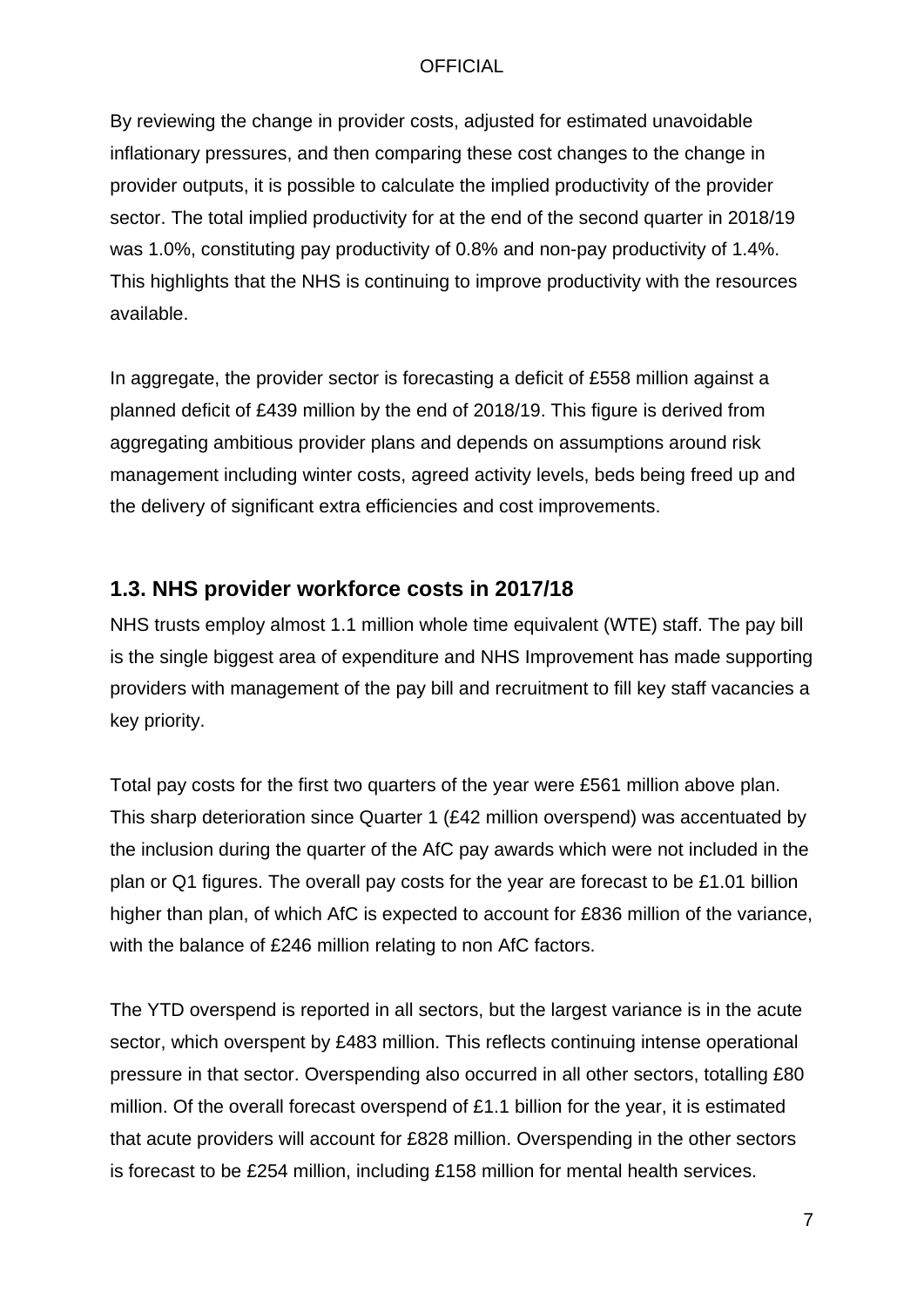The medical pay bill is overspending by the greatest proportion and is 2.3% higher than planned (£152 million) at Q2 18/19. This is despite benefiting from the phased implementation of the 18/19 pay award and not being distorted by unplanned Agenda for Change costs.

However, agency staff costs have now fallen steadily as a proportion of the total pay bill since 2016, and this has continued over the last year.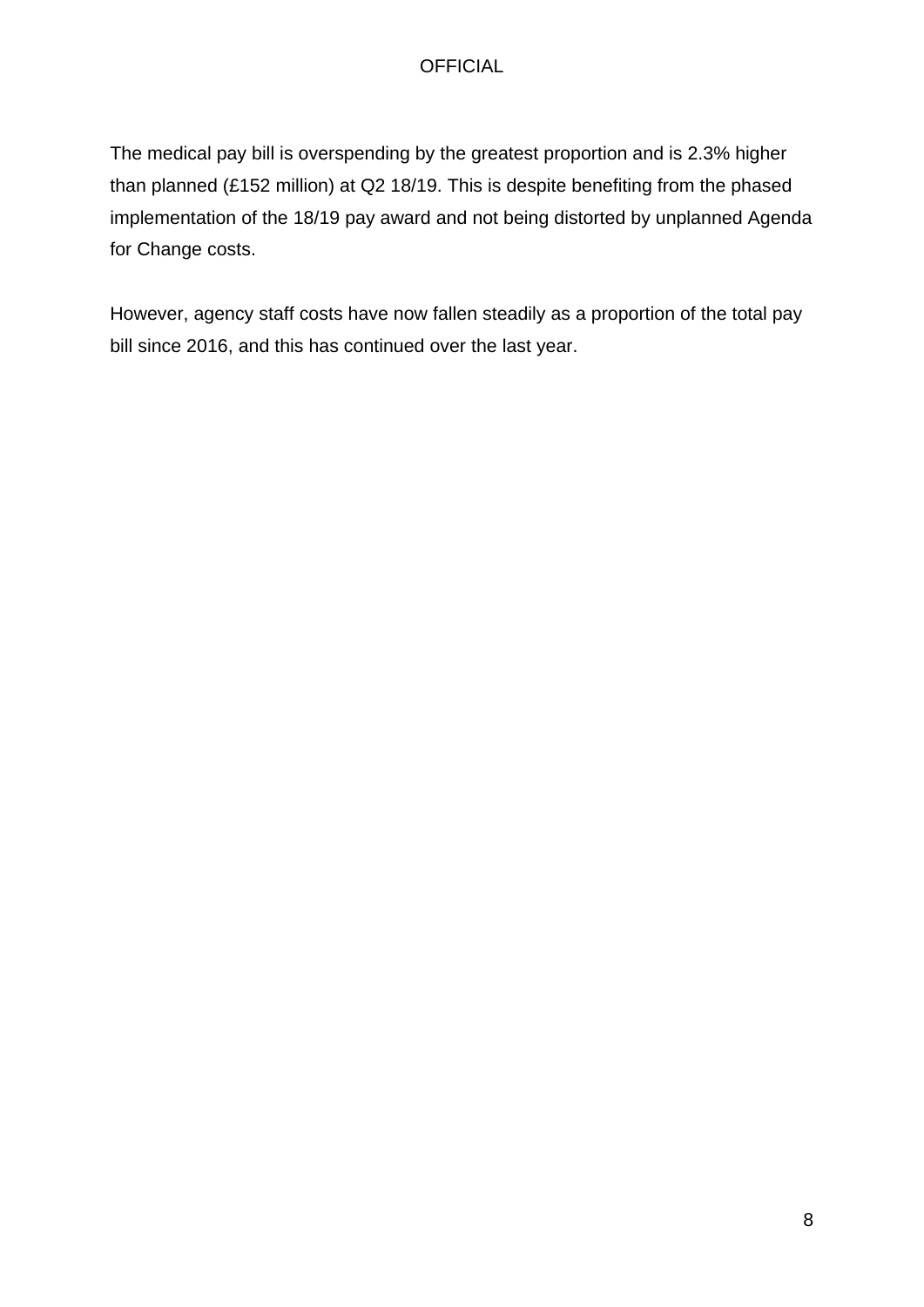# <span id="page-8-0"></span>**2. The NHS Long Term Plan**

The performance of any healthcare system ultimately depends on its people – the NHS is no exception. To make the NHS Long Term Plan<sup>[2](#page-8-1)</sup> a reality, the NHS will need more staff, working in rewarding jobs and a more supportive culture. By better supporting and developing staff, NHS employers can make an immediate difference to retaining the skills, expertise and care their patients need.

The Long Term Plan sets out a number of specific workforce actions developed by NHS Improvement and others that can have a positive impact now. The Plan also sets out our wider reforms for the NHS workforce which will be finalised by NHS Improvement and the Department of Health and Social Care when the education and training budget for HEE is set in 2019.

Therefore, we would like to draw attention to:

- Plans to grow the medical workforce by:
	- **increasing medical school places from 6,000 to 7,500 per year;**
	- examining options for more part-time and accelerated medical study;
	- accelerating the shift from a dominance of highly specialised roles to a better balance with more generalist ones, including testing a wide range of new incentives; and
	- working to ensure specialty choices made by doctors are better aligned to geographical shortages.
- Work with the British Medical Association, the medical Royal Colleges, the General Medical Council and providers, to address:
	- **how the wider NHS can support the implementation of HEE's work to** improve the working lives of doctors in training, including providing

<span id="page-8-1"></span><sup>&</sup>lt;sup>2</sup> The NHS Long Term Plan. Available from: [www.longtermplan.nhs.uk](http://www.longtermplan.nhs.uk/)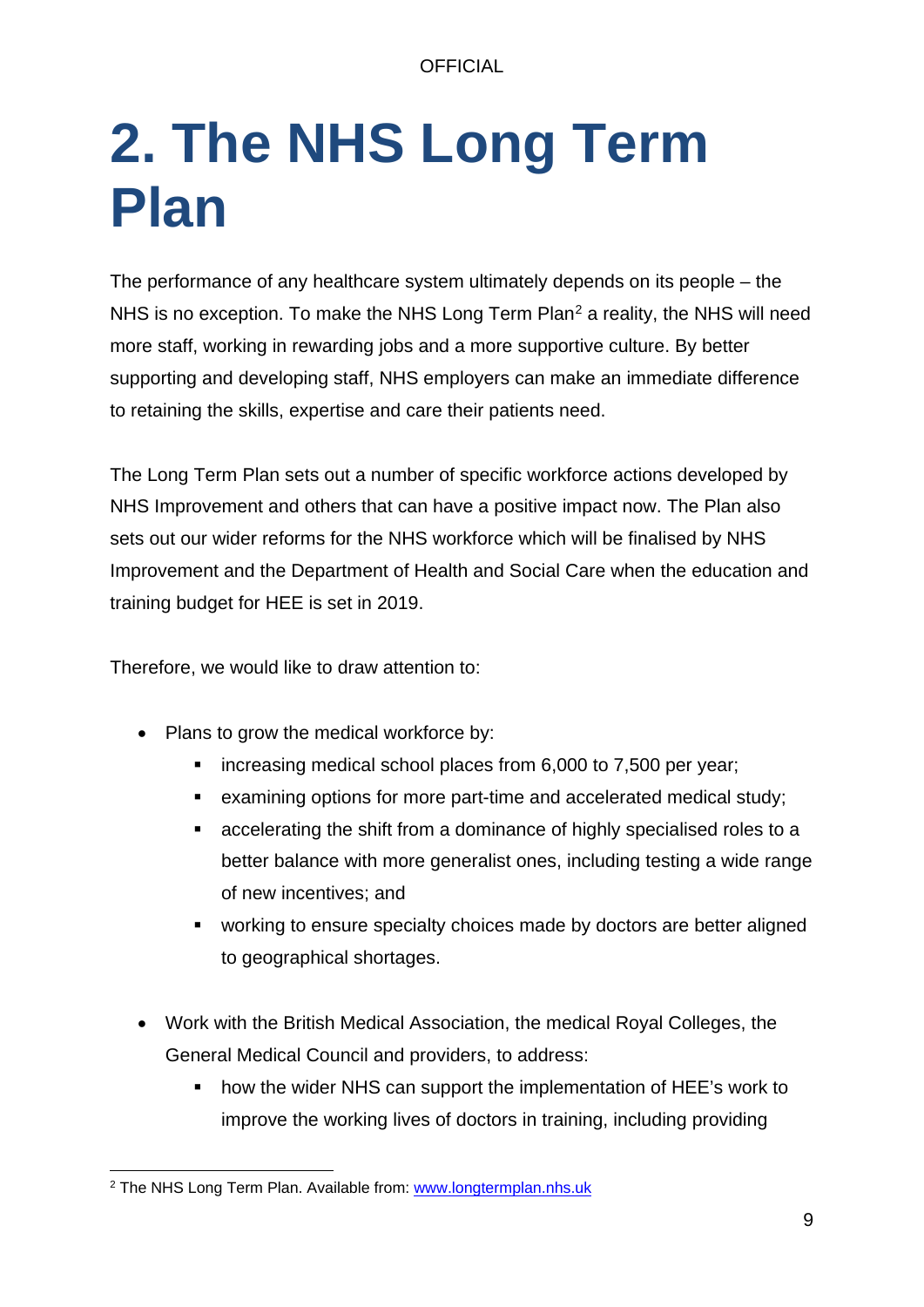adequate time for supervision, accelerating implementation of 'step out and step in' training programmes and further work to enable trainees to switch specialties without re-starting training;

- how to accelerate the development of credentialing, which has been piloted by HEE, to enable doctors to broaden the scope of their practice, both during and after training;
- how to reform and re-open the Associate Specialist grade as an attractive career option in line with the HEE led strategy for Specialist and Associate Specialist doctors;
- the acceleration of work to ensure doctors are trained with the generalist skills needed to meet the needs of an ageing population, alongside the development of specialist knowledge and skills;
- the development of incentives to ensure the specialty choices of trainees meet the needs of patients by matching specialty and geographical needs, especially in primary care, community care and mental health services; and
- the consideration of any further proposals from the work on reforming medical education which will support the delivery of the Long Term Plan.
- Steps being taken to ensure that high-skilled people from other countries from whom it is ethical to recruit are able to join the NHS by:
	- setting out new national arrangements to support NHS organisations in recruiting overseas;
	- exploring the potential to expand the Medical Training Initiative so that more medical trainees from both developed and developing countries can spend time learning and working in the NHS;
	- working with the Government to ensure the post-Brexit migration system provides the necessary certainty for health and social care employers, particularly for shortage roles; working with regulators to ensure language competency and international registration processes are proportionate to risk and responsive to need.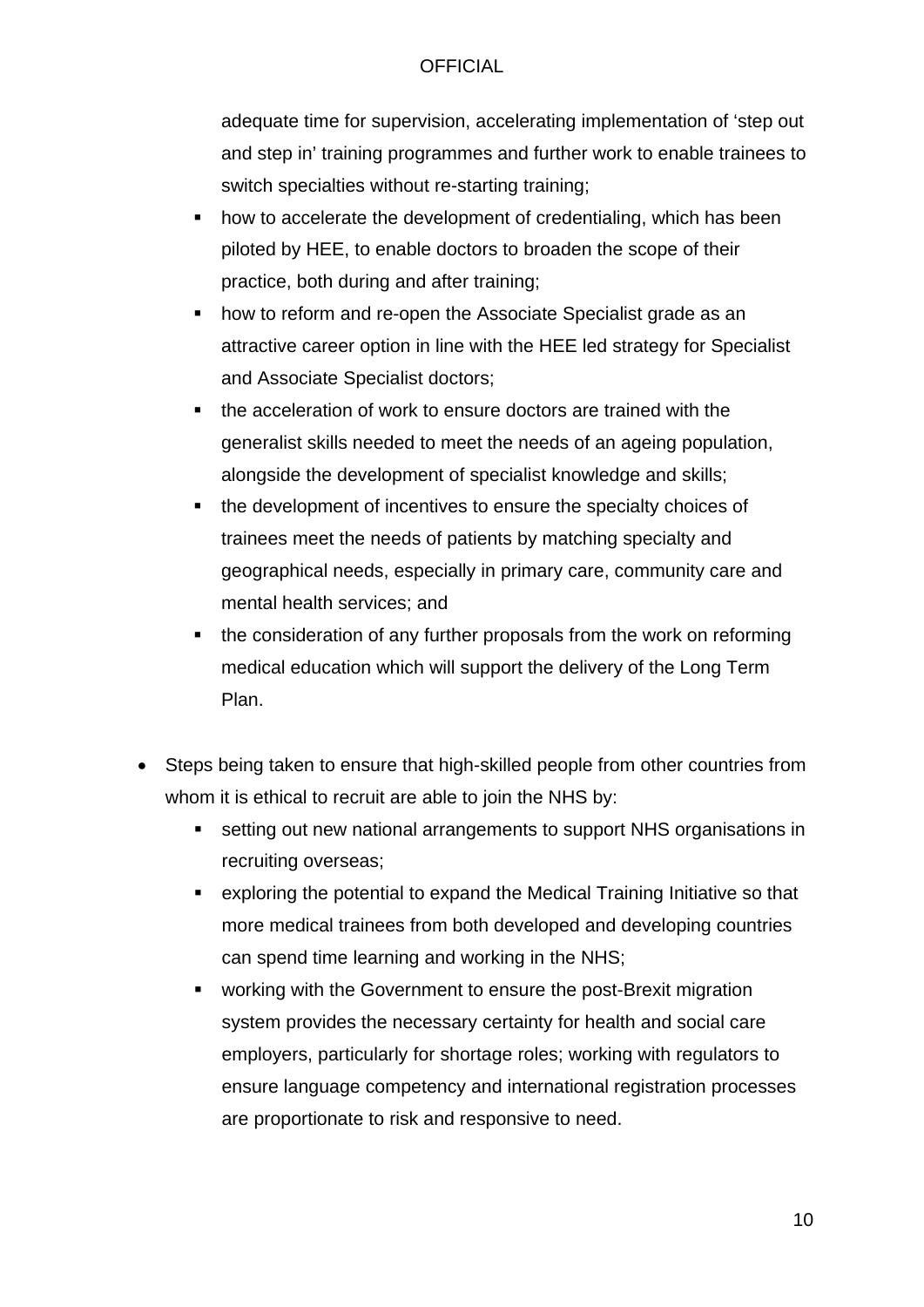- Concerted action to support employers in retaining staff by:
	- **EXTER 19 EXTENDING THE SUPPORT FROM NHS Improvement's Retention** Collaborative to all NHS employers;
	- aiming to increase investment in CPD over the next five years, subject to the agreement of the HEE training budget in this year's Government Spending Review. HEE has committed to increase the proportion of its total budget spent on workforce development in the short-term, with a focus on primary care and community settings;
	- expanding multi-professional credentialing to enable clinicians to develop new capabilities formally recognised in specific areas of competence, specifically accelerating development of credentials for mental health, cardiovascular disease, ageing population, preventing harm and cancer, with the intention of publishing standards in 2020;
	- seeking to shape a modern employment culture for the NHS promoting flexibility, wellbeing and career development, and redoubling our efforts to address discrimination, violence, bullying and harassment;
	- tackling violence through working with the police and Crown Prosecution Service to secure swift prosecutions, improving training for staff to deal with violence and providing prompt mental health support for staff who have been victims of violence;
	- doing more to improve equality and opportunities for people from all backgrounds to work in the NHS
	- expanding the Practitioner Health Programme to help all NHS doctors access specialist mental health support;
	- improving health and wellbeing, building on the NHS Health and Wellbeing Framework that includes recommendations from the Stevenson/Farmer review of mental health and employers, and to support improved health and wellbeing of staff and management of sickness absence;
	- supporting flexible working, including clarity on the proportion of roles to be advertised as flexible; and the ability to express preferences about shifts further in advance enabled by e-rostering technology introduced over the next year and associated applications;
	- clarifying expectations on induction and other mandatory training;